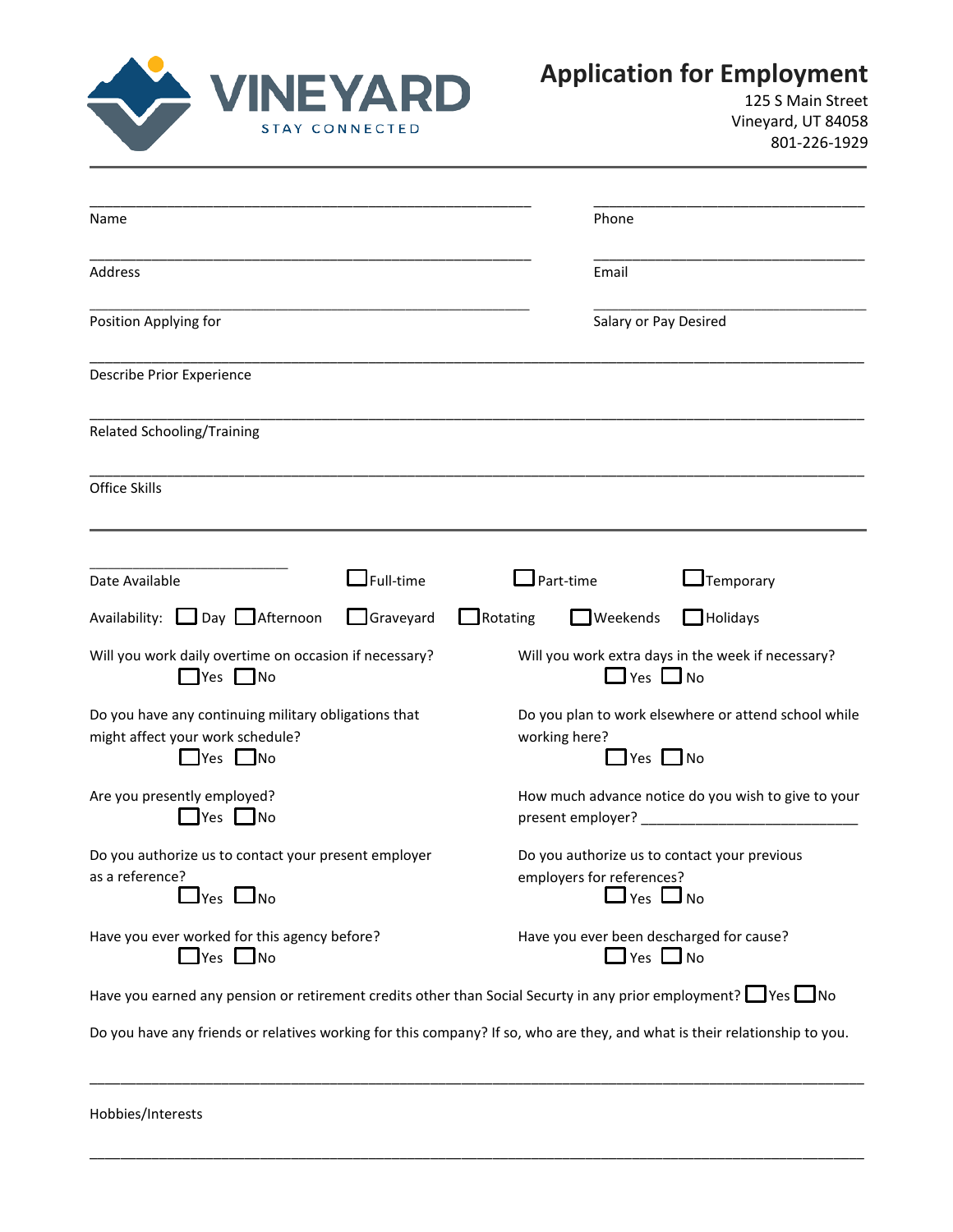## Education

| <b>High School</b>                 |                                                                |                            |
|------------------------------------|----------------------------------------------------------------|----------------------------|
| <b>School Name</b>                 |                                                                | Location                   |
| Highest Year Completed: 9 10 11 12 |                                                                |                            |
| <b>Special Courses</b>             |                                                                |                            |
| <b>College or University</b>       |                                                                |                            |
| <b>School Name</b>                 |                                                                | Location                   |
| Years attended                     | Degree                                                         | Major                      |
|                                    | Other (Graduate, Trade School, Correspondence School, etc)     |                            |
| <b>School Name</b>                 |                                                                | Location                   |
| Length of Course                   |                                                                | Was Course Completed?      |
| Subjects Taken                     |                                                                |                            |
|                                    | <b>Employment Background (Start with most recent position)</b> |                            |
| Employer                           |                                                                | Supervisor's Name          |
| Address                            |                                                                | Phone                      |
| <b>Main Duties</b>                 |                                                                |                            |
| From / To                          |                                                                | Starting Pay / Leaving Pay |
| Why did you leave?                 |                                                                |                            |
| Employer                           |                                                                | Supervisor's Name          |
| Address                            |                                                                | Phone                      |
|                                    |                                                                |                            |